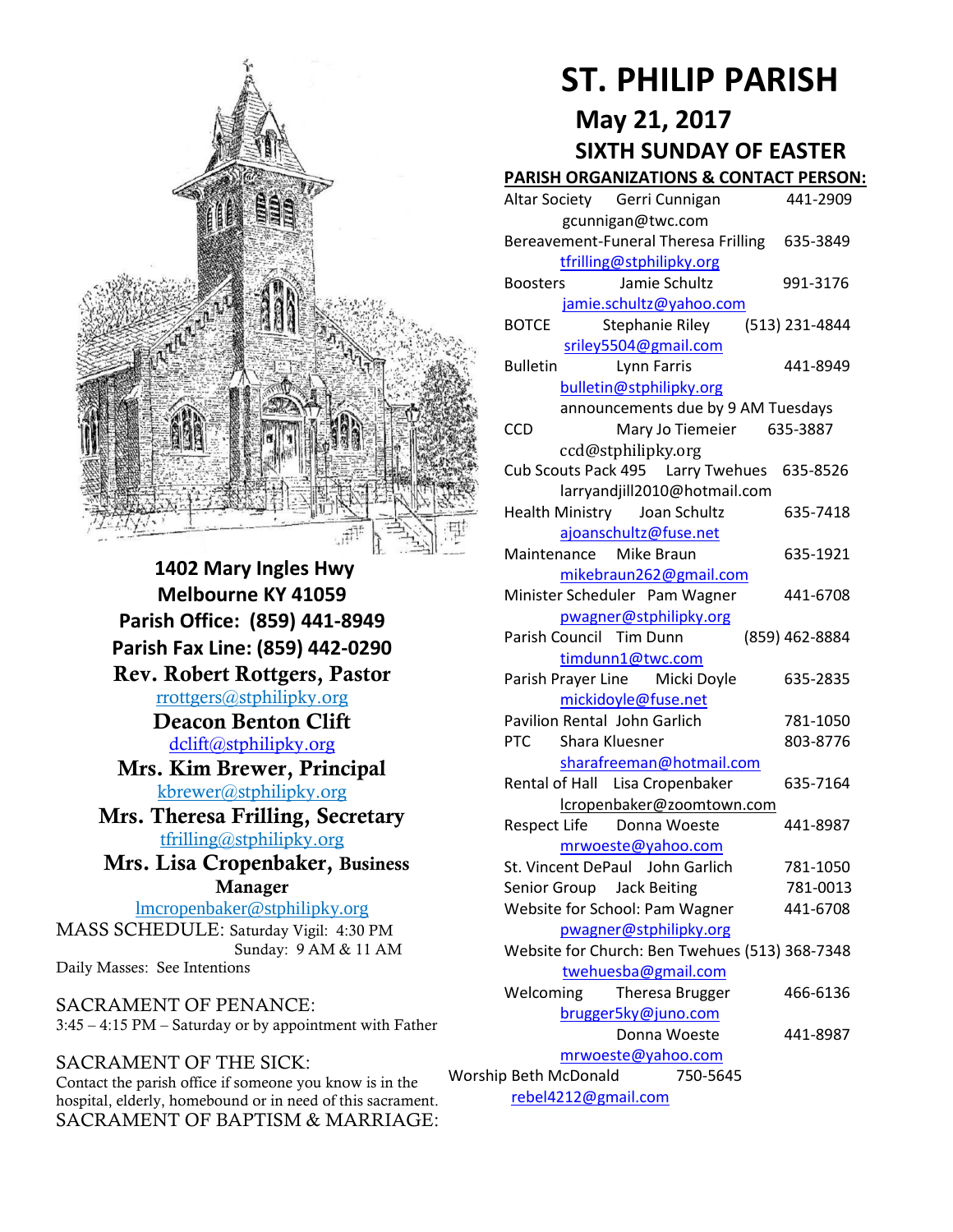# **MASS INTENTIONS:**

**Sunday, May 21** 

4:30 PM Elsie & George Kramer 9 AM Roger Joering 11 AM Leo & Ginger Terhaar

#### **Tuesday, May 23 – 8 th Grade Graduation Mass**

7:00 PM Graduates of St. Philip & their families

#### **Wednesday, May 24**

8:30 AM Michael C. Neltner

#### **Thursday, May 25 th – Ascension Thursday**

8:30 AM Poor Souls in Purgatory 7:00 PM Len Kopowski

#### **Friday, May 26**

8:30 AM Bob Herzog

#### **Sunday, May 28**

| 4:30 PM | Nathan Wolfzorn                       |
|---------|---------------------------------------|
| 9 AM    | Beverly Hills Fire Victims & Families |
| 11 AM   | Lou Ann Roth                          |

#### **Monday, May 29 – Memorial Day**

8:30 AM Living & Deceased Veterans

#### **STEWARDSHIP**

Collection from May  $7^{th}$ : \$5,972.97 Utility \$ 1,450.00 Endowment \$ 165.00 Norbert Frilling Fund: \$505.00 Orphanage \$ 125.00

Collection from May  $14^{\text{th}}$ : \$5,330.00 Utility \$175.00 Endowment: \$25.00 Norbert Frilling Fund: \$60.00

THANK YOU FOR YOUR GENEROSITY!

#### *Others First* **– May (festival items)**

This month we will collect items needed for our summer festival. Here are the items needed for FunLand: candy, lollipops, basketballs, footballs and small (cheap) inexpensive toys for the duck pond. Also \$5 ice cream gift cards, nerf guns, water guns and other inexpensive summer toys. For the raffle baskets, we need logo items for UK, Reds, Bengals, Louisville, and KY Derby such as shirts/sweatshirts, hats, cooler, sweatshirts, socks, license plates or jewelry. Also needed are golf gloves, balls, hats and other equipment. You will find reminder tags at the poster by the side vestibule.

#### **FLOWERS ON THE ALTAR:**

The flowers on the altar this week are provided by our Altar Society in honor of our graduates.

# **8 TH GRADE GRADUATION:**

Our 8<sup>th</sup> grade students will celebrate their graduation with a special mass and awards ceremony on Tuesday, May  $23<sup>rd</sup>$  at 7:00 p.m. in the church. Everyone is welcome to attend! Let's remember these young people in our prayers as they continue their students and begin their high school journey. God bless **MATTHEW BRAUN, AMBER FILLHARDT, HALEY GOVEN,** 

**MARIE KIEFER, CARMEN KRAMER, QUENTIN MEYER, RHIANNON STUBBS and BROOKE YOUNG.**

#### **SUMMER FESTIVAL TICKETS:**

You will find your tickets in the main entrance of church. If you'd like more tickets, they are ALWAYS available! Please pick up your envelope as soon as possible. If you have any questions or need more, please call Shelly Braun (635.1921).

#### **MORE FESTIVAL NEWS:**

\* **NEW raffle this year - Win a Gun - a Ruger 10/22 Breakdown** - tickets are \$1 and are available for presale. Please just ask and we'll get you some to sell!! \* **Sponsorships** are available - \$500, \$100, \$50

\* **Yard signs** are available. If you live or know of a high traffic location we can place a yard sign, please let us know and we'll get you a sign.

\* **Workers** sign ups continue - please consider giving of your time and talent.

**Donations** continue to be accepted. Please see either entrance of church for needed items.

\***Additional major and/or pig raffle tickets** are available.

Please contact Shelly Braun (250-1253 [shellbraun@gmail.com\)](mailto:shellbraun@gmail.com) or Jack Garlich for more information about any item listed above or related to our 2017 summer festival.

#### **FLOWERS FOR MARY:**

There are vases in front of Mary's statue if you wish to bring flowers from home.

#### **Camp Springs Memorial Day Parade:**

The 44<sup>th</sup> Annual Camp Springs Memorial Day Parade & Services, sponsored by Simon Gosney Post 219 of the American Legion, will be held Monday, May 29<sup>th</sup>. The parade starts at 10:30 a.m. at St. John Church on Lower Tug Fork Road. Organizations wishing to participate should arrive by 10:00 a.m. Memorial services will be held at 11:30 a.m. at the Camp Springs Fire House. A community reception at the firehouse will immediately follow. SPECIAL REQUEST: The general public is asked to donate a non-perishable food item along the parade route or bring to the Camp Springs Firehouse in support of the St. John Church Bread of Life Food Pantry. The services will also feature the presentation of the Citizen of the Year and Middle and High School essay awards. For more information about the parade or the services, please contact Ron Heiert (859-866-2494).